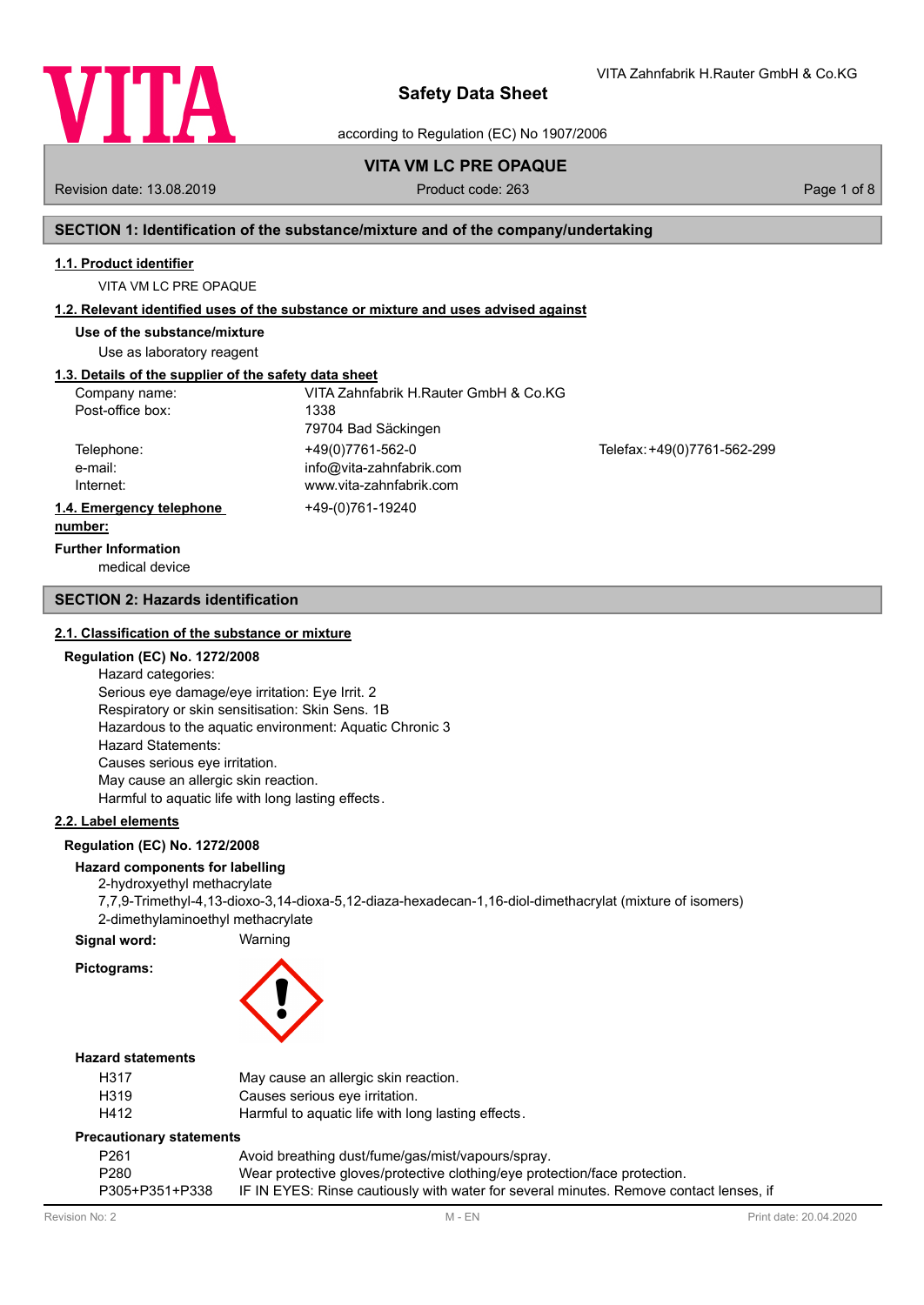

according to Regulation (EC) No 1907/2006

# **VITA VM LC PRE OPAQUE**

Revision date: 13.08.2019 Product code: 263 Page 2 of 8

present and easy to do. Continue rinsing.

# **2.3. Other hazards**

No information available.

# **SECTION 3: Composition/information on ingredients**

# **3.2. Mixtures**

### **Hazardous components**

| <b>CAS No</b> | Chemical name                                                                                              |              |                  |       |  |
|---------------|------------------------------------------------------------------------------------------------------------|--------------|------------------|-------|--|
|               | EC No                                                                                                      | Index No     | <b>REACH No</b>  |       |  |
|               | <b>GHS Classification</b>                                                                                  |              |                  |       |  |
| 72869-86-4    | 7,7,9-Trimethyl-4,13-dioxo-3,14-dioxa-5,12-diaza-hexadecan-1,16-diol-dimethacrylat (mixture of<br>isomers) |              |                  |       |  |
|               | 276-957-5                                                                                                  |              | 01-2120751202-68 |       |  |
|               | Skin Sens. 1B, Aquatic Chronic 3; H317 H412                                                                |              |                  |       |  |
| 94108-97-1    | Ditrimethylolpropane Tetraacrylate                                                                         |              |                  |       |  |
|               | 302-434-9                                                                                                  |              | 01-2119977121-41 |       |  |
|               | Eye Irrit. 2, Aquatic Chronic 2; H319 H411                                                                 |              |                  |       |  |
| 2867-47-2     | 2-dimethylaminoethyl methacrylate                                                                          |              |                  | < 1 % |  |
|               | 220-688-8                                                                                                  | 607-132-00-3 |                  |       |  |
|               | Acute Tox. 4, Acute Tox. 4, Skin Irrit. 2, Eye Irrit. 2, Skin Sens. 1; H312 H302 H315 H319 H317            |              |                  |       |  |
| 79-41-4       | Methacrylsäure                                                                                             |              |                  |       |  |
|               | 201-204-4                                                                                                  |              | 01-2119463884-26 |       |  |
|               | Acute Tox. 3, Acute Tox. 4, Acute Tox. 4, Skin Corr. 1A, STOT SE 3; H311 H332 H302 H314 H335               |              |                  |       |  |

Full text of H and EUH statements: see section 16.

### **SECTION 4: First aid measures**

### **4.1. Description of first aid measures**

#### **After inhalation**

Provide fresh air. When in doubt or if symptoms are observed, get medical advice.

# **After contact with skin**

After contact with skin, wash immediately with plenty of water and soap. Take off immediately all contaminated clothing and wash it before reuse. Medical treatment necessary. Wash with plenty of water.

#### **After contact with eyes**

After contact with the eyes, rinse with water with the eyelids open for a sufficient length of time, then consult an ophthalmologist immediately.

# **After ingestion**

Rinse mouth immediately and drink plenty of water.

#### **4.2. Most important symptoms and effects, both acute and delayed**

No information available.

#### **4.3. Indication of any immediate medical attention and special treatment needed**

Treat symptomatically.

# **SECTION 5: Firefighting measures**

# **5.1. Extinguishing media**

# **Suitable extinguishing media**

Co-ordinate fire-fighting measures to the fire surroundings.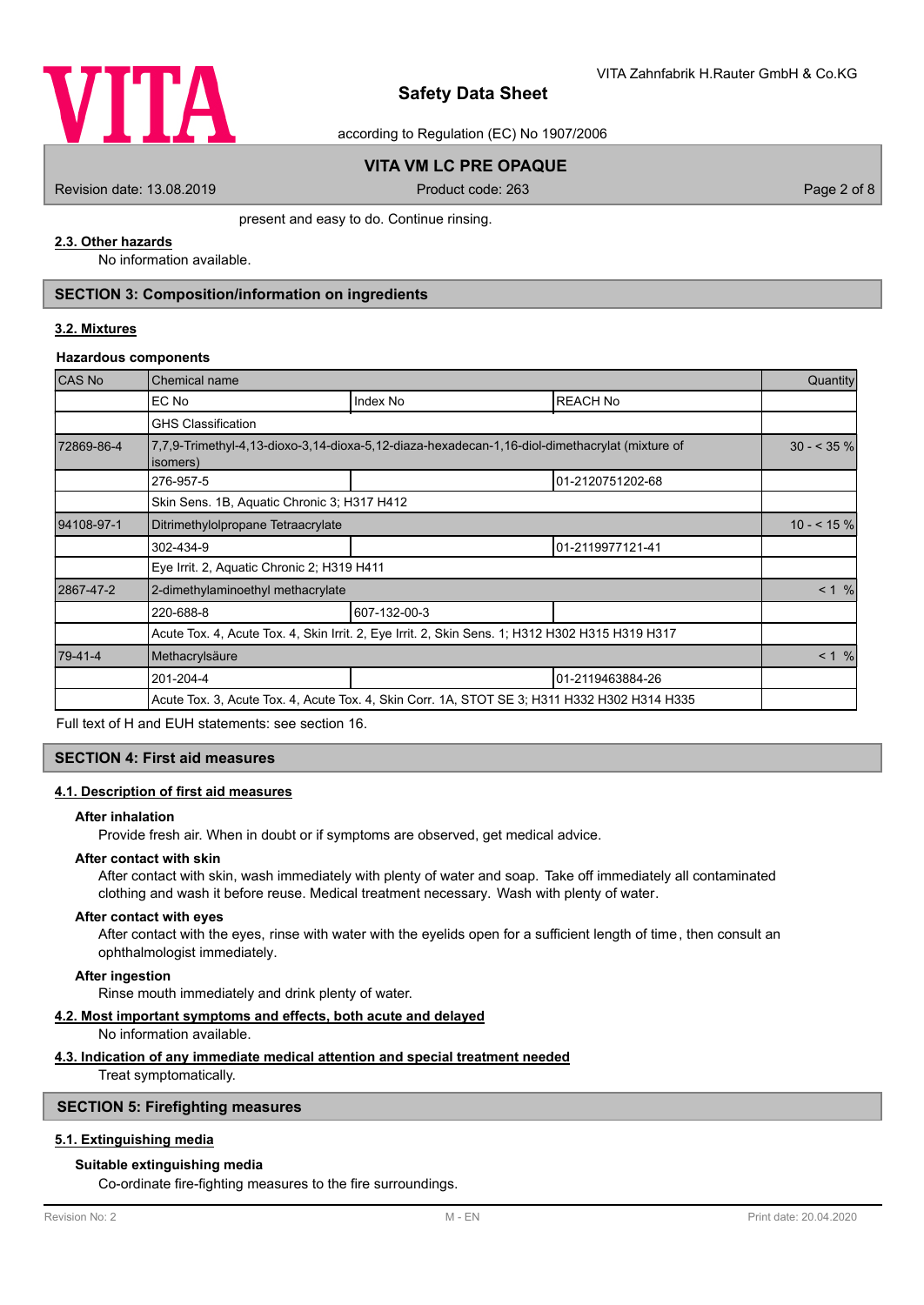

according to Regulation (EC) No 1907/2006

**VITA VM LC PRE OPAQUE**

Revision date: 13.08.2019 Product code: 263 Page 3 of 8

# **5.2. Special hazards arising from the substance or mixture**

Non-flammable.

# **5.3. Advice for firefighters**

Wear a self-contained breathing apparatus and chemical protective clothing. Full protection suit.

#### **Additional information**

Suppress gases/vapours/mists with water spray jet. Collect contaminated fire extinguishing water separately. Do not allow entering drains or surface water.

#### **SECTION 6: Accidental release measures**

#### **6.1. Personal precautions, protective equipment and emergency procedures**

Provide adequate ventilation. Do not breathe gas/fumes/vapour/spray. Avoid contact with skin, eyes and clothes. Use personal protection equipment.

# **6.2. Environmental precautions**

Do not allow to enter into surface water or drains.

#### **6.3. Methods and material for containment and cleaning up**

Take up mechanically. Treat the recovered material as prescribed in the section on waste disposal.

### **6.4. Reference to other sections**

Safe handling: see section 7 Personal protection equipment: see section 8 Disposal: see section 13

# **SECTION 7: Handling and storage**

# **7.1. Precautions for safe handling**

#### **Advice on safe handling**

No special measures are necessary.

No special fire protection measures are necessary. **Advice on protection against fire and explosion**

#### **7.2. Conditions for safe storage, including any incompatibilities**

# **Requirements for storage rooms and vessels**

Keep container tightly closed.

# **Hints on joint storage**

No special measures are necessary.

# **7.3. Specific end use(s)**

Use as laboratory reagent

# **SECTION 8: Exposure controls/personal protection**

#### **8.1. Control parameters**

#### **8.2. Exposure controls**



#### **Protective and hygiene measures**

Remove contaminated, saturated clothing immediately. Draw up and observe skin protection programme. Wash hands and face before breaks and after work and take a shower if necessary . When using do not eat, drink, smoke, sniff.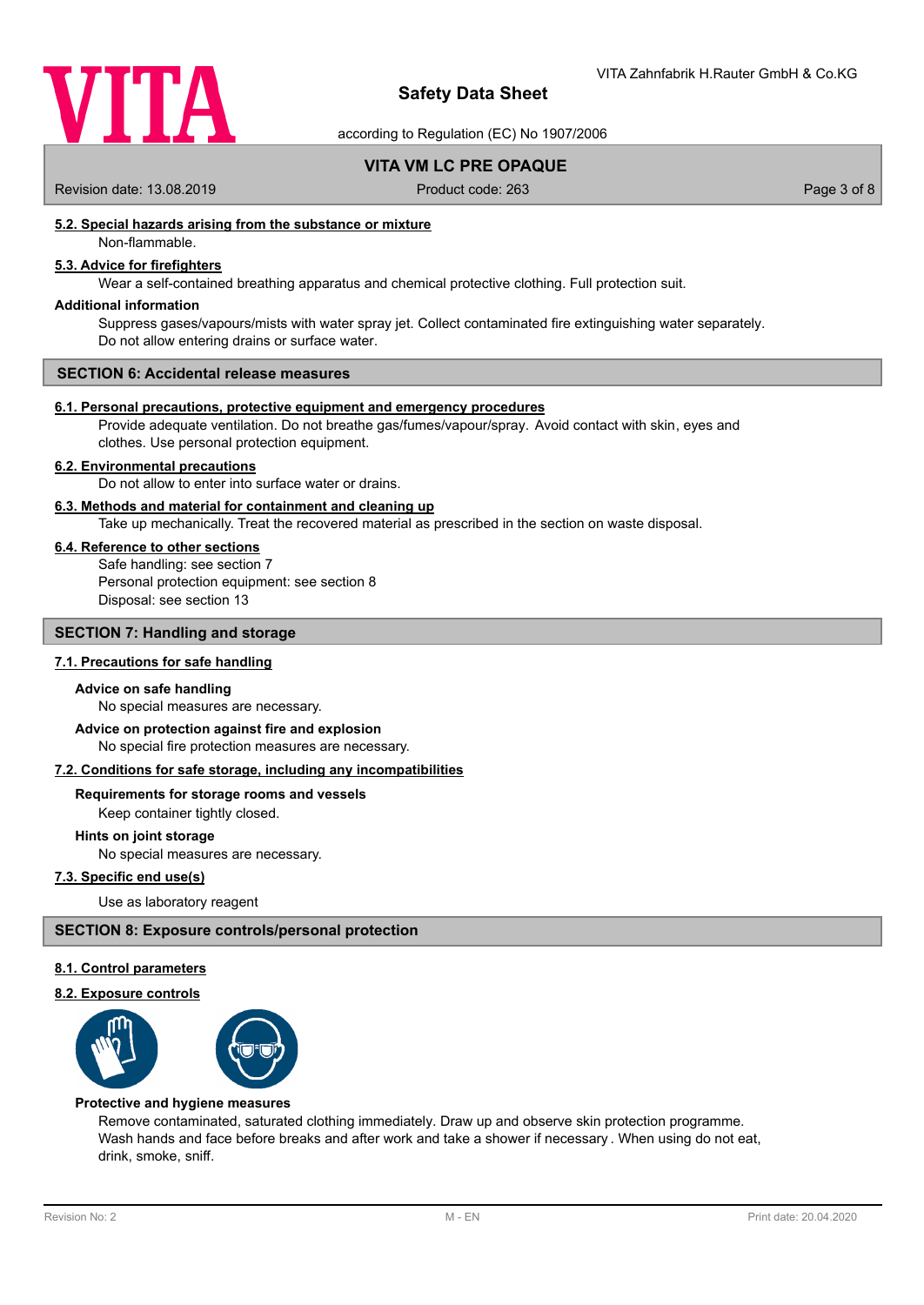

according to Regulation (EC) No 1907/2006

# **VITA VM LC PRE OPAQUE**

Revision date: 13.08.2019 **Product code: 263** Product code: 263 Page 4 of 8

# **Eye/face protection**

Suitable eye protection: goggles.

### **Hand protection**

When handling with chemical substances, protective gloves must be worn with the CE-label including the four control digits. The quality of the protective gloves resistant to chemicals must be chosen as a function of the specific working place concentration and quantity of hazardous substances. For special purposes, it is recommended to check the resistance to chemicals of the protective gloves mentioned above together with the supplier of these gloves. Recommended glove articles KCL Dermatril P Breakthrough time (maximum wearing time) 30 min NBR (Nitrile rubber)

# **Skin protection**

Use of protective clothing.

# **Respiratory protection**

Provide adequate ventilation as well as local exhaustion at critical locations. Technical ventilation of workplace

# **SECTION 9: Physical and chemical properties**

# **9.1. Information on basic physical and chemical properties**

| Physical state:<br>Colour:                                    |                |
|---------------------------------------------------------------|----------------|
| pH-Value:                                                     | not determined |
| Changes in the physical state                                 |                |
| Melting point:                                                | not determined |
| Initial boiling point and boiling range:                      |                |
| Flash point:                                                  | 151 °C         |
| <b>Flammability</b>                                           |                |
| Solid:                                                        | not determined |
| Gas:                                                          | not applicable |
| <b>Explosive properties</b><br>The product is not: Explosive. |                |
| Lower explosion limits:                                       | not determined |
| Upper explosion limits:                                       | not determined |
|                                                               |                |
| <b>Auto-ignition temperature</b><br>Solid:                    | not determined |
| Gas:                                                          | not applicable |
| Decomposition temperature:                                    | not determined |
| <b>Oxidizing properties</b><br>Not oxidising.                 |                |
| Vapour pressure:<br>(at 50 $°C$ )                             | <=1100 hPa     |
| Density:                                                      | not determined |
| Water solubility:                                             | No             |
| Solubility in other solvents<br>not determined                |                |
| Partition coefficient:                                        | not determined |
| Vapour density:                                               | not determined |
| Evaporation rate:                                             | not determined |
| 9.2. Other information                                        |                |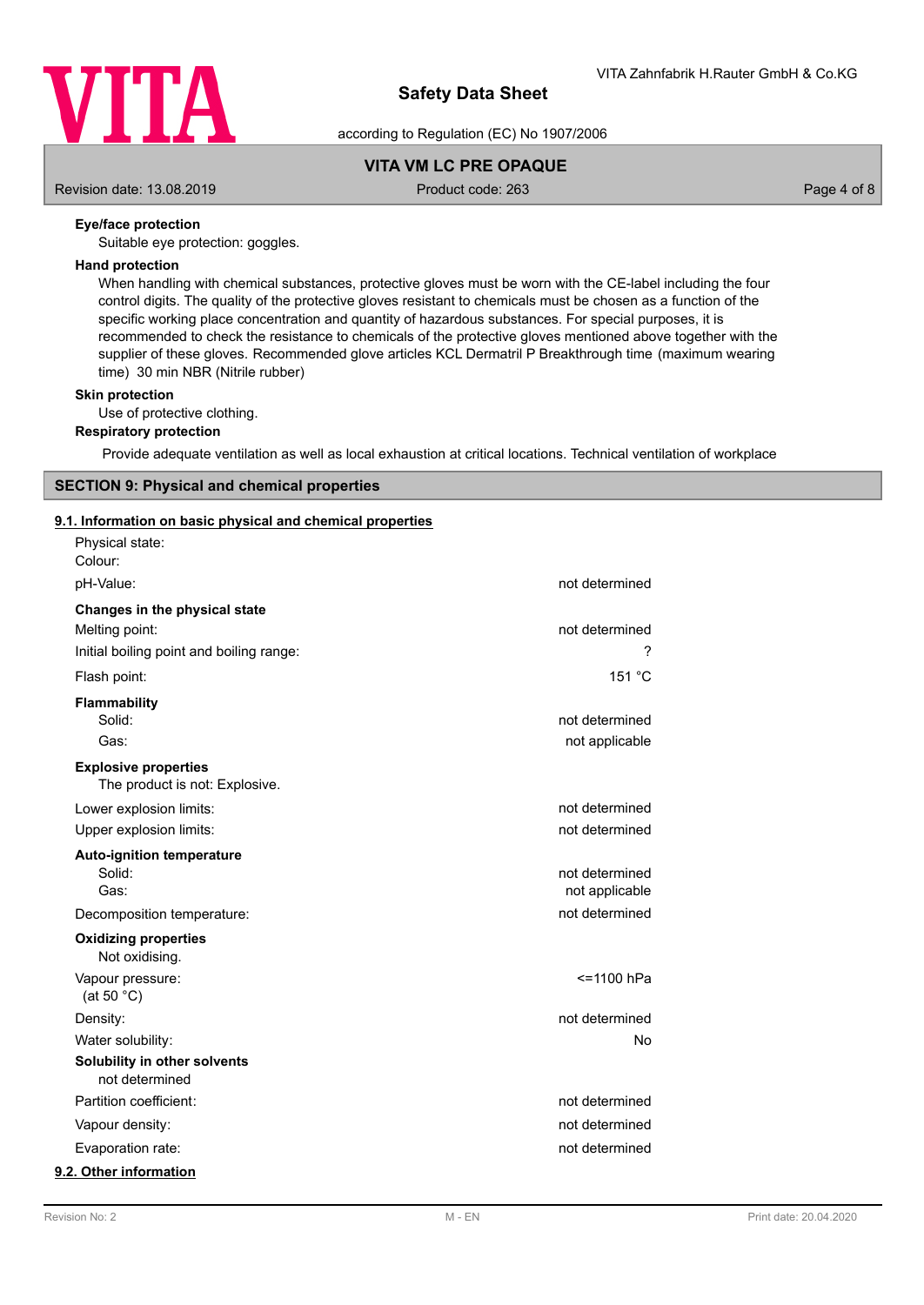

according to Regulation (EC) No 1907/2006

# **VITA VM LC PRE OPAQUE**

Revision date: 13.08.2019 Product code: 263 Page 5 of 8

Solid content: 49,7 %

# **SECTION 10: Stability and reactivity**

# **10.1. Reactivity**

No hazardous reaction when handled and stored according to provisions.

## **10.2. Chemical stability**

The product is stable under storage at normal ambient temperatures.

#### **10.3. Possibility of hazardous reactions**

No known hazardous reactions.

### **10.4. Conditions to avoid**

none

### **10.5. Incompatible materials**

No information available.

# **10.6. Hazardous decomposition products**

No known hazardous decomposition products.

# **SECTION 11: Toxicological information**

# **11.1. Information on toxicological effects**

#### **Acute toxicity**

Based on available data, the classification criteria are not met.

| CAS No    | Chemical name                     |                     |            |         |        |        |
|-----------|-----------------------------------|---------------------|------------|---------|--------|--------|
|           | Exposure route                    | Dose                |            | Species | Source | Method |
| 2867-47-2 | 2-dimethylaminoethyl methacrylate |                     |            |         |        |        |
|           | oral                              | <b>ATE</b><br>mg/kg | 500        |         |        |        |
|           | dermal                            | <b>ATE</b><br>mg/kg | 1100       |         |        |        |
| 79-41-4   | Methacrylsäure                    |                     |            |         |        |        |
|           | oral                              | <b>ATE</b><br>mg/kg | 500        |         |        |        |
|           | dermal                            | <b>ATE</b><br>mg/kg | 300        |         |        |        |
|           | inhalation vapour                 | <b>ATE</b>          | 11 mg/l    |         |        |        |
|           | inhalation aerosol                | <b>ATE</b>          | $1,5$ mg/l |         |        |        |

#### **Irritation and corrosivity**

Causes serious eye irritation. Skin corrosion/irritation: Based on available data, the classification criteria are not met.

#### **Sensitising effects**

May cause an allergic skin reaction. (7,7,9-Trimethyl-4,13-dioxo-3,14-dioxa-5,12-diaza-hexadecan-1,16-diol-dimethacrylat (mixture of isomers); 2-dimethylaminoethyl methacrylate)

#### **Carcinogenic/mutagenic/toxic effects for reproduction**

Based on available data, the classification criteria are not met.

### **STOT-single exposure**

Based on available data, the classification criteria are not met.

### **STOT-repeated exposure**

Based on available data, the classification criteria are not met.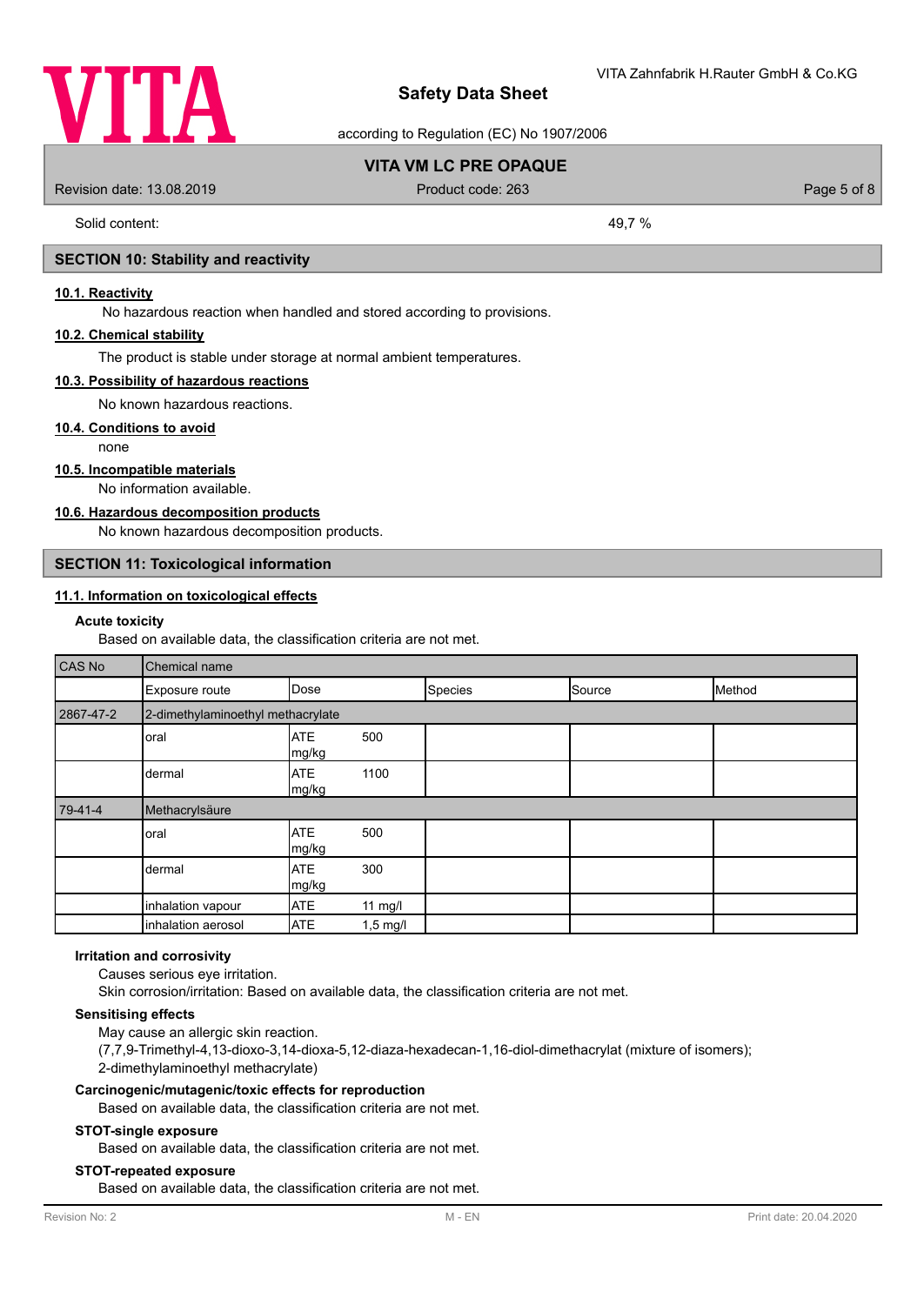

according to Regulation (EC) No 1907/2006

# **VITA VM LC PRE OPAQUE**

Revision date: 13.08.2019 **Product code: 263** Product code: 263 **Page 6 of 8** 

# **Aspiration hazard**

Based on available data, the classification criteria are not met.

# **Additional information on tests**

The mixture is classified as hazardous according to regulation (EC) No 1272/2008 [CLP].

#### **SECTION 12: Ecological information**

#### **12.1. Toxicity**

Harmful to aquatic life with long lasting effects.

# **12.2. Persistence and degradability**

The product has not been tested.

#### **12.3. Bioaccumulative potential**

The product has not been tested.

#### **12.4. Mobility in soil**

The product has not been tested.

#### **12.5. Results of PBT and vPvB assessment**

The product has not been tested.

# **12.6. Other adverse effects**

No information available.

#### **Further information**

Do not allow to enter into surface water or drains. Do not allow to enter into soil/subsoil.

#### **SECTION 13: Disposal considerations**

#### **13.1. Waste treatment methods**

# **Disposal recommendations**

Do not allow to enter into surface water or drains. Do not allow to enter into soil/subsoil. Dispose of waste according to applicable legislation.

### **Contaminated packaging**

Handle contaminated packages in the same way as the substance itself. Waste codes/waste designations according to EWC/AVV

#### **SECTION 14: Transport information**

## **Land transport (ADR/RID)**

**14.1. UN number:** No dangerous good in sense of this transport regulation. **14.2. UN proper shipping name:** No dangerous good in sense of this transport regulation. **14.3. Transport hazard class(es):** No dangerous good in sense of this transport regulation. **14.4. Packing group:** No dangerous good in sense of this transport regulation. **Inland waterways transport (ADN) 14.1. UN number:** No dangerous good in sense of this transport regulation. **14.2. UN proper shipping name:** No dangerous good in sense of this transport regulation. **14.3. Transport hazard class(es):** No dangerous good in sense of this transport regulation. **14.4. Packing group:** No dangerous good in sense of this transport regulation. **Marine transport (IMDG) 14.1. UN number:** No dangerous good in sense of this transport regulation. **14.2. UN proper shipping name:** No dangerous good in sense of this transport regulation. **14.3. Transport hazard class(es):** No dangerous good in sense of this transport regulation. **14.4. Packing group:** No dangerous good in sense of this transport regulation.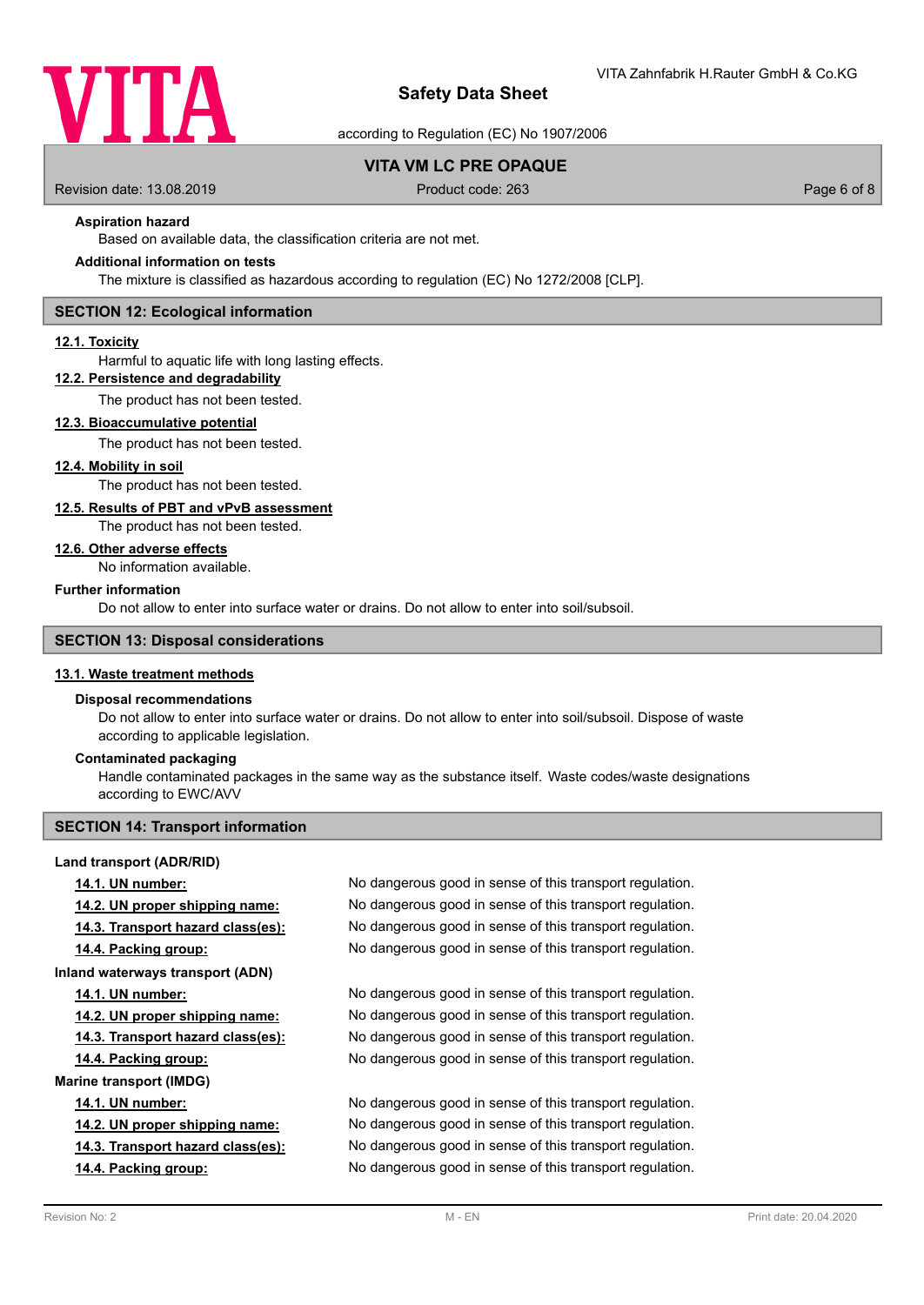

## according to Regulation (EC) No 1907/2006

| <b>VITA VM LC PRE OPAQUE</b>                                                                         |                                                          |             |  |  |
|------------------------------------------------------------------------------------------------------|----------------------------------------------------------|-------------|--|--|
| Revision date: 13.08.2019                                                                            | Product code: 263                                        | Page 7 of 8 |  |  |
| Air transport (ICAO-TI/IATA-DGR)                                                                     |                                                          |             |  |  |
| 14.1. UN number:                                                                                     | No dangerous good in sense of this transport regulation. |             |  |  |
| <u>14.2. UN proper shipping name:</u>                                                                | No dangerous good in sense of this transport regulation. |             |  |  |
| 14.3. Transport hazard class(es):                                                                    | No dangerous good in sense of this transport regulation. |             |  |  |
| 14.4. Packing group:                                                                                 | No dangerous good in sense of this transport regulation. |             |  |  |
| 14.5. Environmental hazards                                                                          |                                                          |             |  |  |
| ENVIRONMENTALLY HAZARDOUS:                                                                           | no                                                       |             |  |  |
| 14.6. Special precautions for user<br>No information available.                                      |                                                          |             |  |  |
| 14.7. Transport in bulk according to Annex II of Marpol and the IBC Code<br>not applicable           |                                                          |             |  |  |
| <b>SECTION 15: Regulatory information</b>                                                            |                                                          |             |  |  |
| 15.1. Safety, health and environmental regulations/legislation specific for the substance or mixture |                                                          |             |  |  |
| EU regulatory information                                                                            |                                                          |             |  |  |
| 2010/75/EU (VOC):                                                                                    | 0.172%                                                   |             |  |  |
| 2004/42/EC (VOC):                                                                                    | 0,172%                                                   |             |  |  |
| Information according to 2012/18/EU<br>(SEVESO III):                                                 | Not subject to 2012/18/EU (SEVESO III)                   |             |  |  |

### **National regulatory information**

Employment restrictions:

Observe restrictions to employment for juveniles according to the 'juvenile work protection guideline' (94/33/EC). Water hazard class (D): 3 - strongly hazardous to water Skin resorption/Sensitization: Causes allergic hypersensitivity reactions.

#### **15.2. Chemical safety assessment**

Chemical safety assessments for substances in this mixture were not carried out.

#### **SECTION 16: Other information**

### **Abbreviations and acronyms**

ADR: Accord européen sur le transport des marchandises dangereuses par Route (European Agreement concerning the International Carriage of Dangerous Goods by Road ) IMDG: International Maritime Code for Dangerous Goods IATA: International Air Transport Association GHS: Globally Harmonized System of Classification and Labelling of Chemicals EINECS: European Inventory of Existing Commercial Chemical Substances ELINCS: European List of Notified Chemical Substances CAS: Chemical Abstracts Service LC50: Lethal concentration, 50% LD50: Lethal dose, 50% CLP: Classification, labelling and Packaging REACH: Registration, Evaluation and Authorization of Chemicals GHS: Globally Harmonised System of Classification, Labelling and Packaging of Chemicals UN: United Nations DNEL: Derived No Effect Level DMEL: Derived Minimal Effect Level PNEC: Predicted No Effect Concentration ATE: Acute toxicity estimate LL50: Lethal loading, 50% EL50: Effect loading, 50%